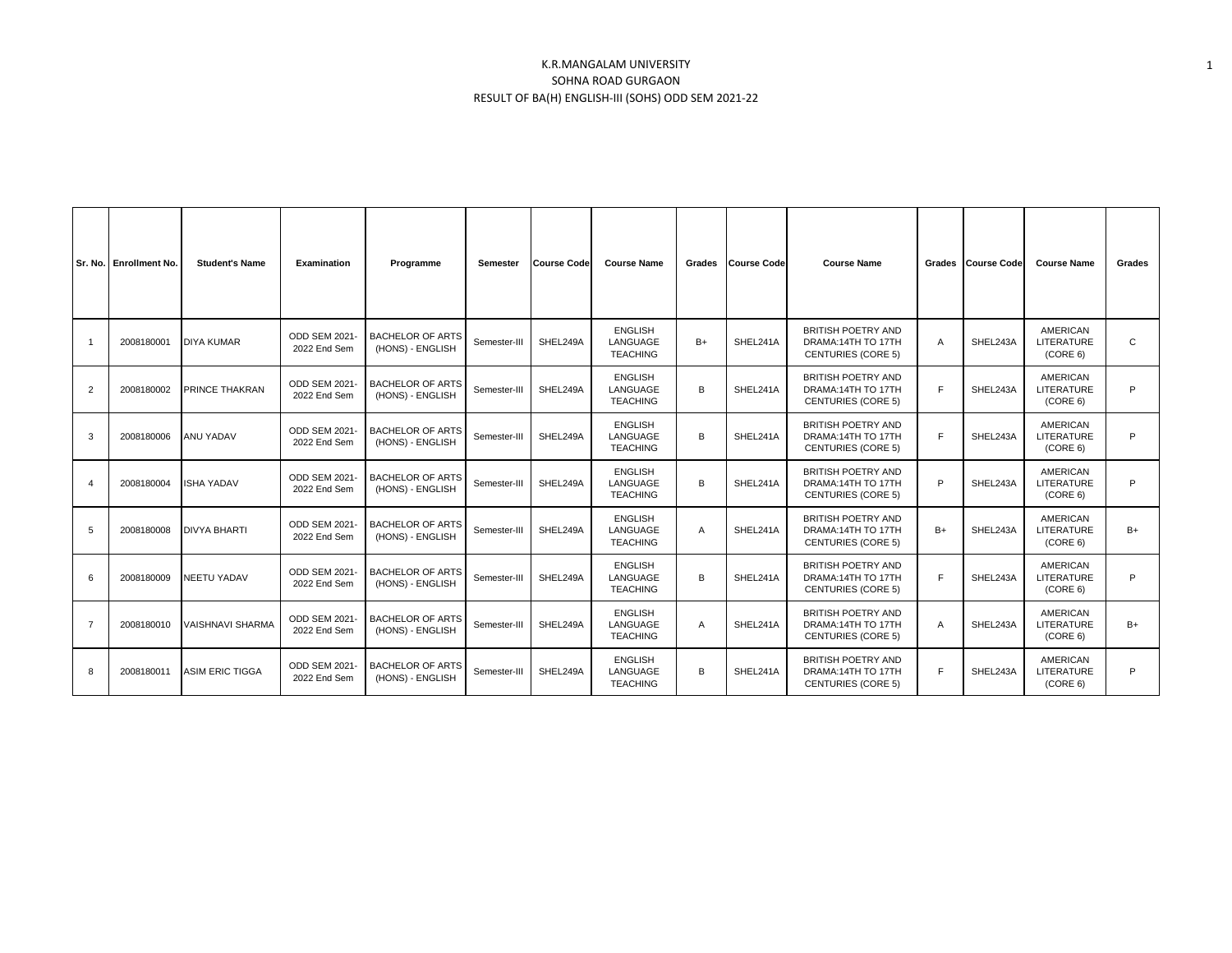## K.R.MANGALAM UNIVERSITY SOHNA ROAD GURGAON RESULT OF BA(H) ENGLISH-III (SOHS) ODD SEM 2021-22

|                | Sr. No. Enrollment No. | <b>Student's Name</b>  | Examination                          | Programme                                   | Semester     | <b>Course Code</b> | <b>Course Name</b>                 | Grades | <b>Course Code</b> | <b>Course Name</b>                                                              | Grades | <b>Course Code</b> | <b>Course Name</b>                                 | Grades         |
|----------------|------------------------|------------------------|--------------------------------------|---------------------------------------------|--------------|--------------------|------------------------------------|--------|--------------------|---------------------------------------------------------------------------------|--------|--------------------|----------------------------------------------------|----------------|
|                | 2008180001             | <b>DIYA KUMAR</b>      | ODD SEM 2021-<br>2022 End Sem        | <b>BACHELOR OF ARTS</b><br>(HONS) - ENGLISH | Semester-III | SHEL245A           | <b>WOMEN'S WRITING</b><br>(CORE 7) | B      | SHEL281A           | <b>BRITISH POETRY AND</b><br>DRAMA: 14TH TO 17TH<br><b>CENTURIES- PRACTICAL</b> | A      | SHEL283A           | <b>AMERICAN</b><br>LITERATURE-<br>PRACTICAL        | P              |
| $\overline{2}$ | 2008180002             | PRINCE THAKRAN         | <b>ODD SEM 2021-</b><br>2022 End Sem | <b>BACHELOR OF ARTS</b><br>(HONS) - ENGLISH | Semester-III | SHEL245A           | <b>WOMEN'S WRITING</b><br>(CORE 7) | F      | SHEL281A           | <b>BRITISH POETRY AND</b><br>DRAMA:14TH TO 17TH<br><b>CENTURIES- PRACTICAL</b>  | B      | SHEL283A           | <b>AMERICAN</b><br>LITERATURE-<br>PRACTICAL        | E              |
| 3              | 2008180006             | <b>ANU YADAV</b>       | ODD SEM 2021-<br>2022 End Sem        | <b>BACHELOR OF ARTS</b><br>(HONS) - ENGLISH | Semester-III | SHEL245A           | <b>WOMEN'S WRITING</b><br>(CORE 7) | F      | SHEL281A           | BRITISH POETRY AND<br>DRAMA: 14TH TO 17TH<br>CENTURIES- PRACTICAL               | $B+$   | SHEL283A           | <b>AMERICAN</b><br>LITERATURE-<br>PRACTICAL        | P              |
|                | 2008180004             | <b>ISHA YADAV</b>      | ODD SEM 2021-<br>2022 End Sem        | <b>BACHELOR OF ARTS</b><br>(HONS) - ENGLISH | Semester-III | SHEL245A           | <b>WOMEN'S WRITING</b><br>(CORE 7) | $B+$   | SHEL281A           | <b>BRITISH POETRY AND</b><br>DRAMA:14TH TO 17TH<br>CENTURIES- PRACTICAL         | $B+$   | SHEL283A           | <b>AMERICAN</b><br>LITERATURE-<br>PRACTICAL        | B              |
| 5              | 2008180008             | <b>DIVYA BHARTI</b>    | ODD SEM 2021-<br>2022 End Sem        | <b>BACHELOR OF ARTS</b><br>(HONS) - ENGLISH | Semester-III | SHEL245A           | <b>WOMEN'S WRITING</b><br>(CORE 7) | A      | SHEL281A           | <b>BRITISH POETRY AND</b><br>DRAMA:14TH TO 17TH<br>CENTURIES- PRACTICAL         | A      | SHEL283A           | <b>AMERICAN</b><br>LITERATURE-<br>PRACTICAL        | Α              |
| 6              | 2008180009             | <b>NEETU YADAV</b>     | <b>ODD SEM 2021-</b><br>2022 End Sem | <b>BACHELOR OF ARTS</b><br>(HONS) - ENGLISH | Semester-III | SHEL245A           | <b>WOMEN'S WRITING</b><br>(CORE 7) | B      | SHEL281A           | <b>BRITISH POETRY AND</b><br>DRAMA:14TH TO 17TH<br><b>CENTURIES- PRACTICAL</b>  | $B+$   | SHEL283A           | <b>AMERICAN</b><br>LITERATURE-<br><b>PRACTICAL</b> | $\overline{A}$ |
| $\overline{7}$ | 2008180010             | VAISHNAVI SHARMA       | <b>ODD SEM 2021-</b><br>2022 End Sem | <b>BACHELOR OF ARTS</b><br>(HONS) - ENGLISH | Semester-III | SHEL245A           | <b>WOMEN'S WRITING</b><br>(CORE 7) | A      | SHEL281A           | <b>BRITISH POETRY AND</b><br>DRAMA:14TH TO 17TH<br>CENTURIES- PRACTICAL         | A      | SHEL283A           | <b>AMERICAN</b><br>LITERATURE-<br>PRACTICAL        | Α              |
| 8              | 2008180011             | <b>ASIM ERIC TIGGA</b> | ODD SEM 2021-<br>2022 End Sem        | <b>BACHELOR OF ARTS</b><br>(HONS) - ENGLISH | Semester-III | SHEL245A           | <b>WOMEN'S WRITING</b><br>(CORE 7) | F      | SHEL281A           | <b>BRITISH POETRY AND</b><br>DRAMA:14TH TO 17TH<br>CENTURIES- PRACTICAL         | $B+$   | SHEL283A           | <b>AMERICAN</b><br>LITERATURE-<br>PRACTICAL        | P              |